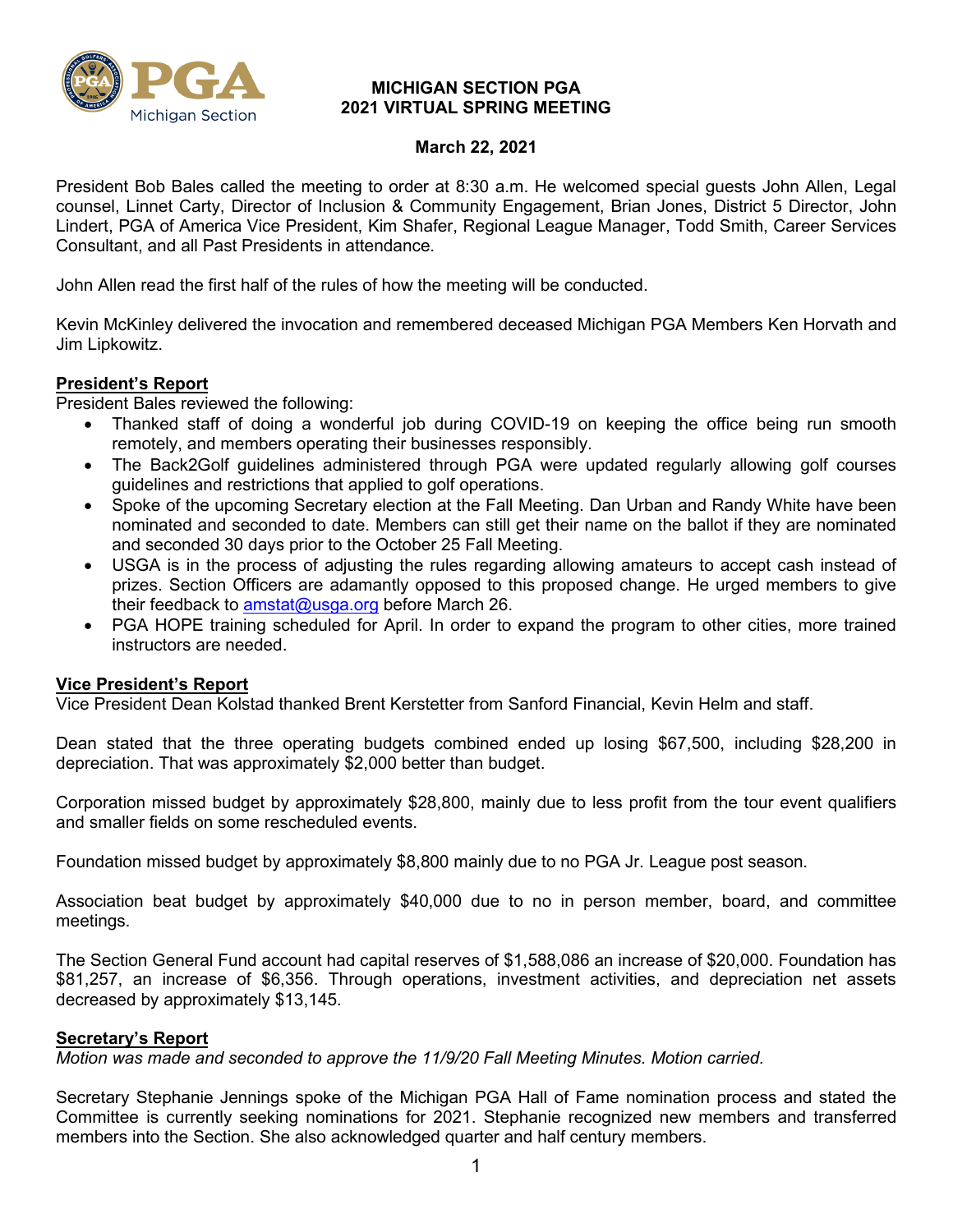# **Diversity & Inclusion Presentation**

Linnet Carty, Director of Inclusion & Community Engagement spoke of "Assumptions & Unconscious Bias". It was a session that incorporated everyday life stories to illuminate, engage and sustain deeper dialogue.

### **Candidate's Forum**

Honorary President Kevin McKinley directed the Candidate's Forum where Dan Urban and Randy White spoke of their desire to run for the office of Secretary via video.

#### **Executive Director Report**

Kevin Helm thanked the staff, Officers, Board, Committees, and our allied associations who have helping navigate working remotely during COVID. He briefly recapped his ED report, which was submitted to the membership via email, and spoke of the following:

- Michigan PGA Member Jason Snow formed a new company called Golf League Guru which primarily provides golf league and event software. The Section has entered into a partnership with Golf League Guru where they will donate 20% of all league player fees from Michigan golf courses to charity – 10% to the Folds of Honor Foundation and 10% to our Foundation, PGA REACH Michigan.
- PGA Tee Times-PGA of America and Supreme Golf entered into a multi-year partnership to launch a new tee time booking marketplace that only promoting/selling commission inventory for courses, no trade is listed on the marketplace. We will be communicating a lot of details, FAQs, and how to participate in the coming weeks.
- PGA Compensation and Benefits Survey-this is a vital tool for the Career Consultants to impact compensation for you and your peers. Data is kept confidential and will live within your pga.org profile, allowing you to update your profile at any time during the year. PGA and the Section will be sending out information and links to complete the profile/survey. Let's put the Michigan Section among the top in the country in terms of participation!
- Fingertip Directory reminder that we will no longer be printing the Fingertip Directory. The Michigan Section was the last of the 41 Sections still printing a book. All the information that was in the book will now be available and accessed on our website. Kevin went through a few slides detailing where to find the information on michiganpga.com. Thanked Anna Epkey for all of her hard work on the conversion.

### **District 5 Director Report**

Brian Jones spoke of the following:

- The Masters Tournament will be conducted with similar health and safety standards to those previously instituted in November 2020. With those protocols in place, they have decided they are unable to provide complimentary credentials to PGA of America Members for the 2021 Masters Tournament.
- The PGA of America announced an expansive agreement with Swiss watch manufacturer Rolex, whose roots as a long-term supporter of the game of golf date back to 1967. As part of this landmark partnership, Rolex becomes the Official Timekeeper and Official Partner of the PGA of America and its three annual Major Championships: the PGA Championship, KPMG Women's PGA Championship and KitchenAid Senior PGA Championship.
- PGA Financial Scholarship is open until April 5, 2021.
- The PGA of America Hall of Fame honors and recognizes individuals who through their lives, careers, service, and support have made significant contributions to the PGA. The nomination period will close April 15, 2021.
- The PGA Board of Directors during their meeting on February 24<sup>th</sup> modified the events eligible to be counted toward the PAT requirement by adding PGA Section Events, State Opens, State Amateur Championships and 36-hole qualifiers administered by the United States Golf Association. The updated list and complete policy, which requires all PGA minimum standardsfor the Playing Ability Test to be met, is found on PGA.org. As such, there will no longer be a separate PAT registration option for those participating in theSection Assistant Championship, as those scores, like from other qualifying Section events willbe submitted with the link above.
- PGA Family Cup *(minimum 5-6 teams)* 1-day event Host PGA Professional 4 PGA Required MSR credits. Other PGA Professionals participating/volunteering 2 PGA Required MSR credits for 5-8 hours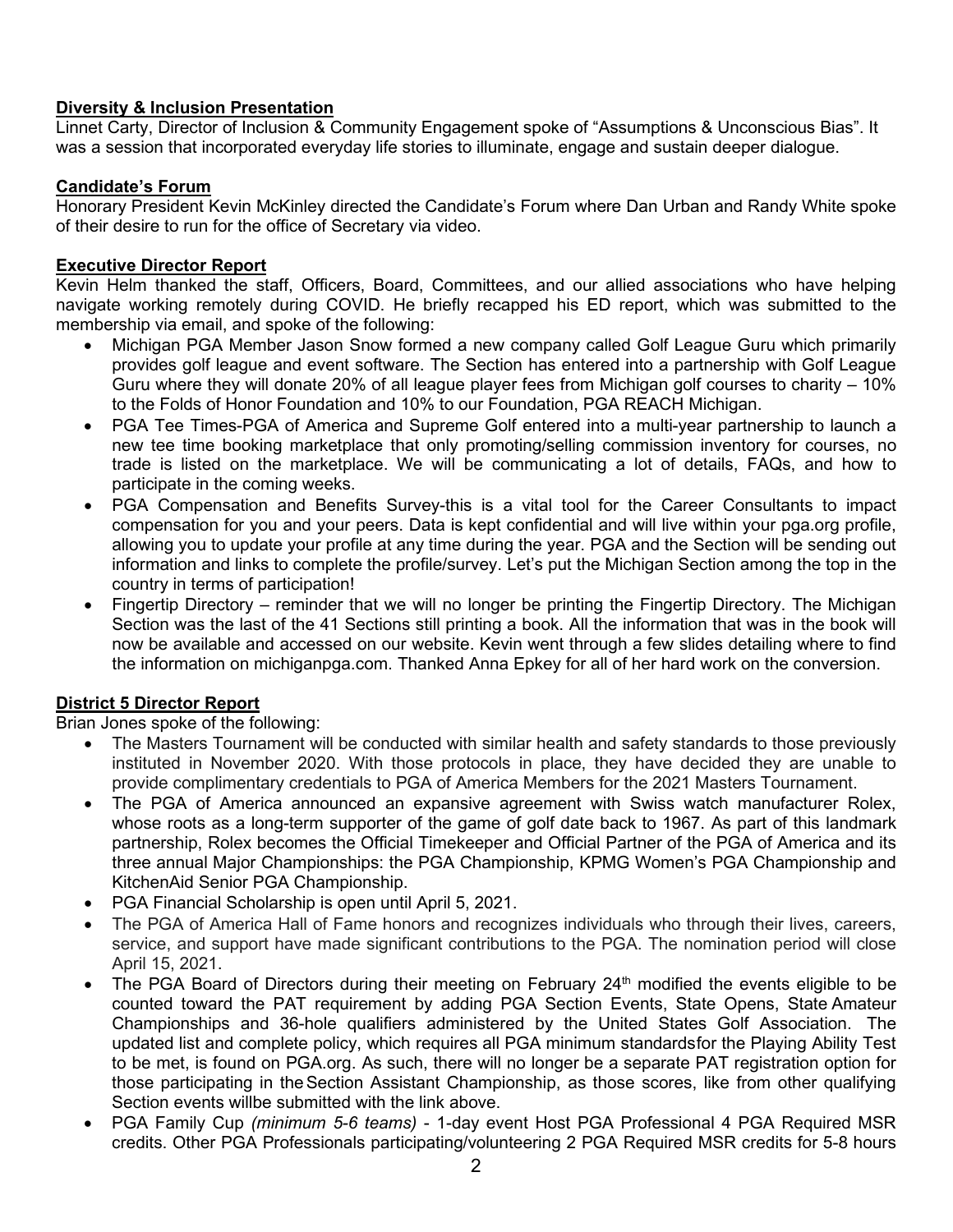participation, 1 PGA Required credit for 4 hours participation; 2+ day or series 8 PGA Required MSR credits. Other PGA Professionals participating/volunteering 2 PGA Required MSR credits for 5-8 hours participation, 1 PGA Required credit for 4 hours participation. A maximum of 8 credits per MSR cycle year can be earned.

- As announced in September 2020, the 2020 PGA Special Awards Night is being moved to the 2021 Annual Meeting, with a new Awards model that will announce the 2021 Award Winnersin January 2022, and award at the 2022 PGA Annual Meeting. Therefore, the 2021 Special Awards nomination process will begin on May 4, 2021, with Section nominations due by July 8, 2021.
- PGA Master Professional Cathy Harbin, owner of Pine Ridge Golf Course in Paris, Texas, and founder of On Course Operations, has joined the PGA Board of Directors as the second-ever At-Large Director. Harbin follows PGA Hall of Fame Member Renee Powell, who fulfilled her term. Harbin will co-chair committees designed to help grow the game, including Adult Player Development and A Place to Play. A PGA Member since 1992, Harbin is also a member of the LPGA and Club Management Association of America (CMAA) and Secretary of the National Golf Course Owners Association (NGCOA). With more than 30 years of experience as an operator in the golf business, including12 years managing the World Golf Village golf courses, Harbin has perfected training and operational systems that create both a consistent world-class experience and sustainable profits.
- Plans are underway to celebrate the PGA Annual Meeting in-person in Milwaukee, Wisconsin, this November. PGA will continue to monitor the health situation, and work with national and local authorities. Although not final, we wanted to provide a tentative schedule, and will continue to communicate with the Delegation in the coming months.
- Brian is co-chair of the PGA HOPE Committee, so any feedback please give to him or President Bales.

# **PGA of America Vice President Report**

John Lindert spoke of the following:

- Congratulated Dan Urban and Randy White for running for the office of Secretary.
- PGA Palm Beach Gardens renovation is almost at completion. Staff will be moving in shortly. A portion of the building can be leased out should the need arise.
- PGA Frisco will be hosting the first face to face BOD meeting. Golf courses are all seeded and sodded to hopefully open August 2022. The first major tournament to be held there will be the 2023 Senior PGA Championship.
- The Board voted on a 1-year budget for 3 new items:
	- o Increase funding to PGA HOPE. No viable request will be turned down for 2021, and funds will be used to defray costs for district meetings.
	- $\circ$  PGA Jr League will have no fees incurred for both regional and national players.
	- o Increase in ADP funding to incentivize sections if they support some of the policies and procedures.
- PGA.Coach is a vehicle to help PGA Professionals understand American Development Model(ADM) principles and how to apply them at their facilities. Great program and urged members to take the training.
- Phase one of renovation of the PGA Golf Club practice facility is completed with the end closest to the parking lot. The second phase will start in May 2021 and will be completed over the summer.
- PGA LEAD is in its sixth year, is designed to mentor PGA Members from diverse backgrounds in their pursuit of leadership positions at the Chapter, Section and National level. Application deadline is September 14.
- He is part of a task force USGA part of task force and the officers have had several calls with concerns about allowing amateurs to receive cash instead of prizes. A letter will be sent to the USGA from the officer group expressing displeasure.

# **Career Consultant Report**

Todd Smith reviewed a slide presentation and reiterated that the focus is creating new opportunities for PGA Members and enhancing current PGA positions. He also urged the membership to complete the 2021 PGA Compensation Survey no later than September 1.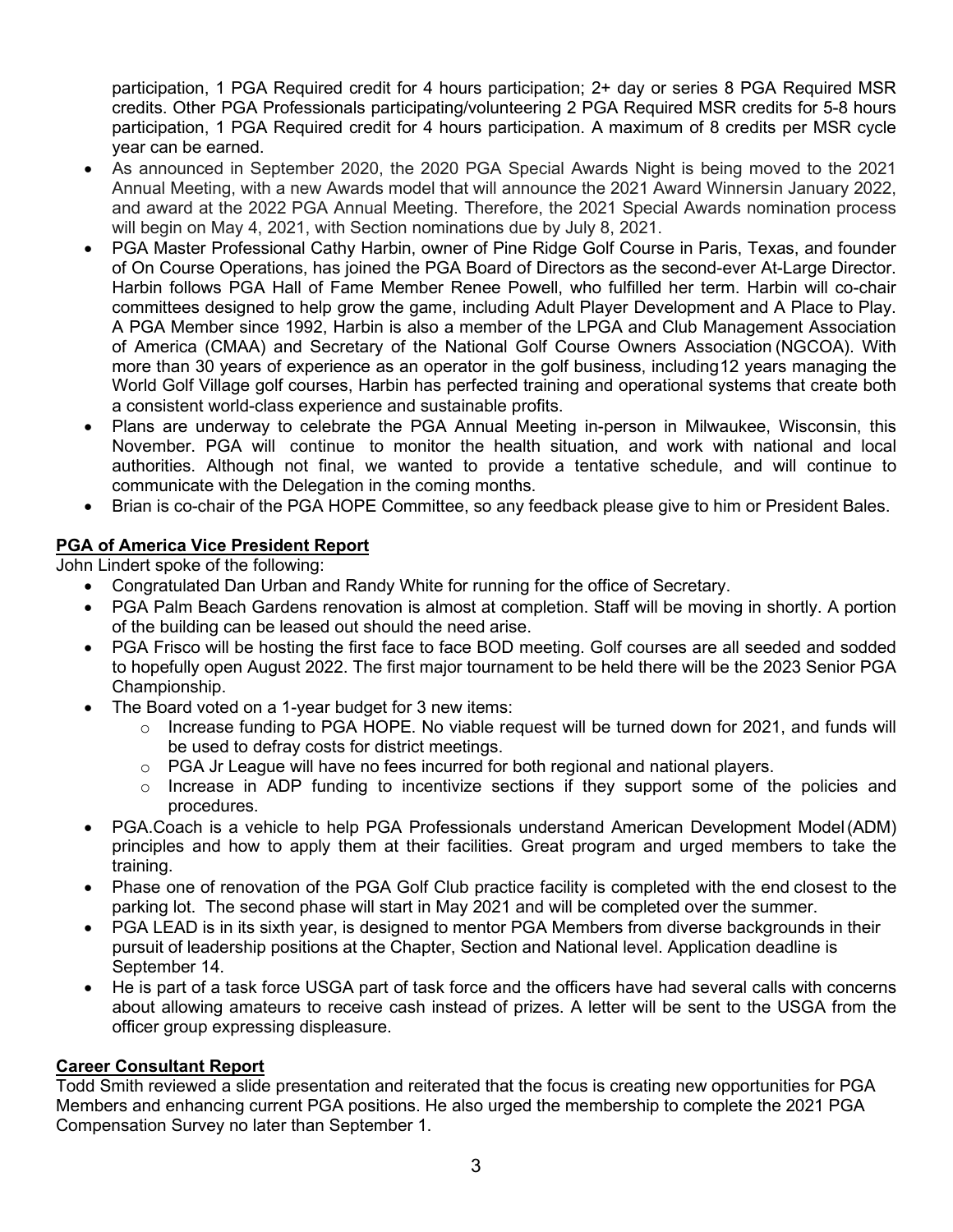## **PGA Jr. League**

Regional League Manager Kim Shafer reviewed a slide presentation, highlighting the following:

- Create more opportunities for local league flexibility
- Implement postseason updates to align with the American Development Model for golf.
- 13U and 17U local league and championship new structure changes.
- New team kit items include team photo, tote bag, poker chip markers and wireless mini speaker.
- Encouraged members to complete the PGA.COACH training. The resources will enable PGA Members to promote their business through our marketing services so they can sell and retain customers at an executive level.
- The PGA of America has entered into a partnership with RetailTribe which will provide PGA and LPGA Members with highly discounted access to RetailTribe's consumer marketing platform.

### **Grant POY Interview**

Growth of the Game Committee Chair Scott Wilson thanked Committee members and staff Chelsea Guoynes. A video was shown with Kelly Kuhlman, Junior Grant Program of the Year winner, and Doug Temple, Adult Grant Program of the year, providing their best practices and the programs they conduct at their facilities.

### **Tournament Report**

Dan Urban highlighted items for 2021:

- To maintain continuity with all 3 chapters registration will be online only for every event. If a tee time is needed, the professional needs to email the host pro directly. Event reg opens two Tuesdays before the event, deadline is Thursday before at midnight.
- Turtle Creek Casino remains the title sponsor of the Michigan Open but has lowered the sponsorship amount from \$100,000 in 2020 to \$50,000 this year. The Section is working with Grand Traverse Resort to secure presenting sponsors of the event and also work towards a multi-year commitment from the resort and Turtle Creek Casino.
- The Tournament of Champions Pro Am and Championship is scheduled July 26-28 after the event was cancelled in 2020 due to COVID-19. Boyne will kick in an additional \$10,000 to bring the total purse to \$65,000.
- This year marks the 100<sup>th</sup> playing of the August 16-18 Michigan PGA Professional Championship. After four years at Flint Golf Club the event moves to Prestwick Village Golf Club.
- The Tournament Committee approved adding a separate female division to the Section Championship. It will be a separate 36-hole event held the first two days in conjunction with the Section Championship. There would be a separate purse and a female Section Champ would be crowned at the conclusion of play the second day. Players will have the opportunity to enter only this 36-hole Women's Section Championship or enter both this and the Section Championship and compete for the spots to advance to the PNC.
- September 21-22 is the Match Play Championship at Country Club of Lansing.

# **Special Awards**

Chair Doug Bell announced the 2021 winners who were selected from virtual interviews held in January:

- Assistant Professional of the Year-Brandon Dean
- **Bill Strausbaugh-Chris Sobieck**
- Golf Executive of the Year-Bernie Friedrich
- Golf Professional of the Year -Dean Kolstad
- Merchandiser of the Year-Private-Paul Lehnert
- Merchandiser of the Year -Public-Ian Ziska
- Merchandiser of the Year -Resort-Elliott Oscar
- Patriot Award-Wally Sierakowski
- Player Development Award-Andre Pillow
- Professional Development Award-Glenn Pulice
- Teacher of the Year-Jason Guss
- Youth Player Development Award-Kelly Kuhlman